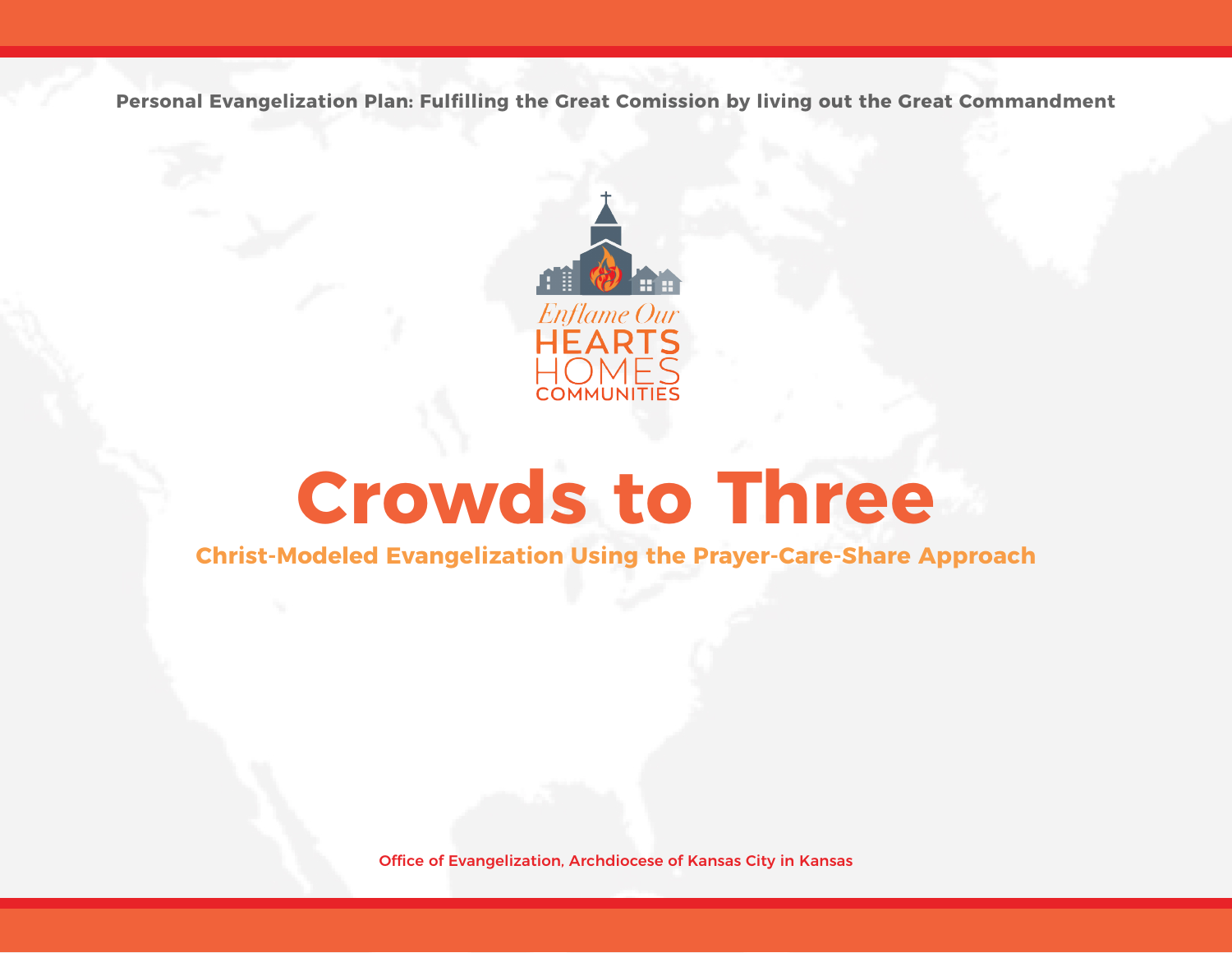## Baptized Into Mission

The mission of the Church is to share the Gospel. This message of hope, joy and ultimate love is an invitation to know Jesus through His Sacramental Church. Jesus models how the Gospel is shared through relationships of discipleship. His method can seem counter-intuitive; He spent most of His time with a small group of people. **His investment in a few changed the world. Our investment in a few has the power to do the same.** 

We believe that "…the seed sown on rich soil is the one who hears the word and understands it, who indeed bears fruit and yields a hundred or sixty or thirtyfold." (Matthew 12:23)

Jesus models evangelization to four distinct groups. He invested most deeply in relationships with 12 and 3. He gave the majority of His time in sharing life and prayer with these 12 and 3. This example introduced a specific way of living, especially to his three – Peter, James and John. These three men, modeling the way of Jesus, engaged in deep relationships and served as missionary disciples spreading Christianity to the world.

We are the Church, we are invited to this same mission. Our baptism is a call to a life of discipleship. Through prayer and sacramental grace, we are equipped to intentionally live as a missionary disciple. This resource will help you develop your specific plan for mission. Your unique mission fulfills your call to share the Gospel with the world.

### **Understanding Crowds to Three Crowds to Three**

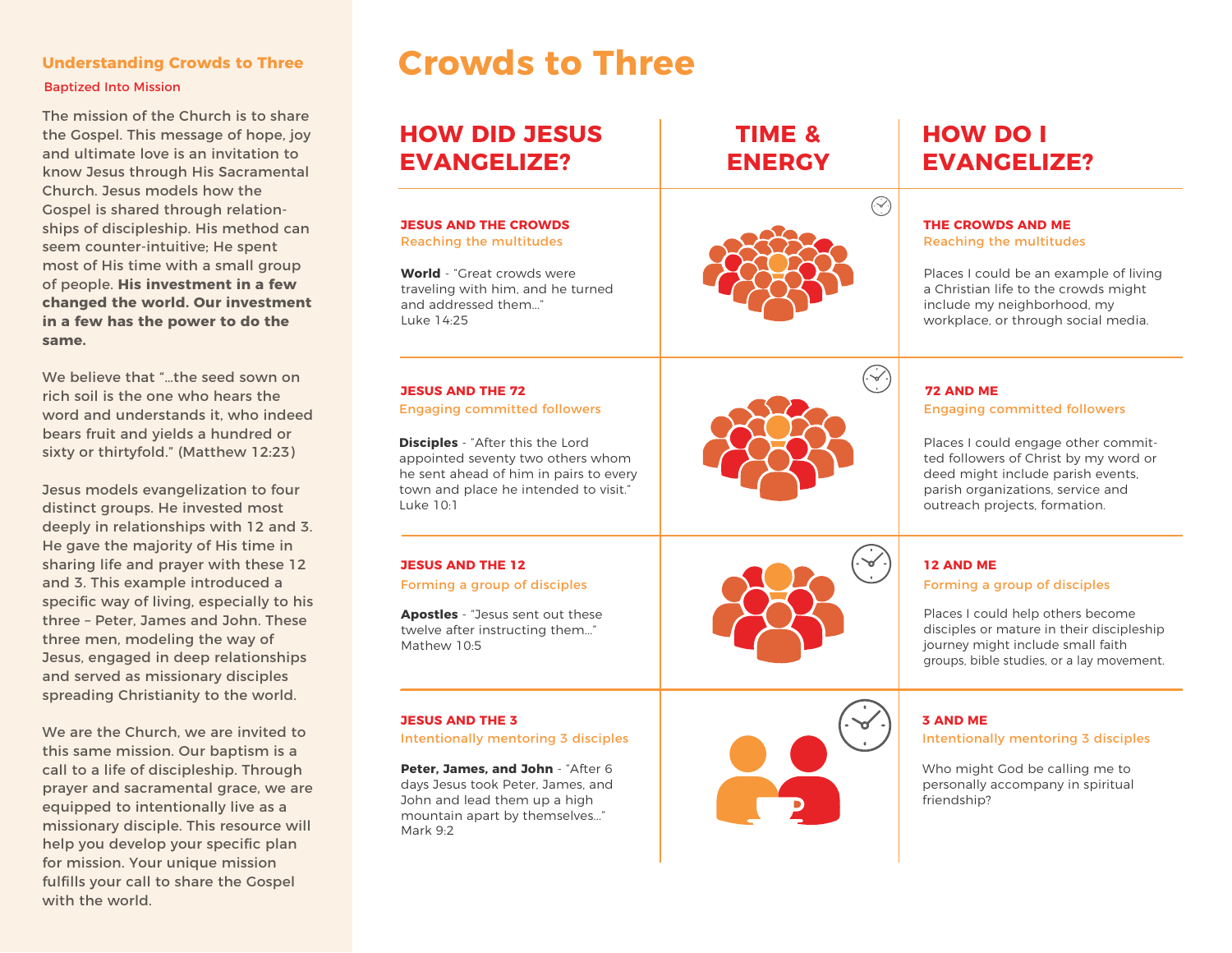

### **Prayer, Care, Share**

### **Becoming More Intentional in Mission & Action**

Our individual relationships should reflect the interactions of Jesus. His model of sharing life and encouraging each person to grow closer to the heart of God serves as the example of authentic relational love. This highlights the priority we give to living out our personal apostolate of evangelization. We follow Jesus' example using the Crowds to Three model and practicing prayer, care, share in our relationships. Each of us, as a disciple of Christ, is called to His mission of making disciples.

### **UNDERSTANDING PRAYER, CARE, SHARE**

**PRAYER** is the first action of evangelization. We root into and receive God's grace when we are connected to Him. Living in relationship with Christ empowers us to bring His love to those we encounter. Through prayer, we open ourselves to the Holy Spirit. This is not easy work! We live in a world of distractions and are offered many good things to do with our time. However, many of these good efforts do not grow our holiness. True holiness is rooted in prayerful abandonment to God's will. Our surrender to Christ allows us to reflect the holy joy of His Love to others. This surrender also encourages divine appointments -- occasions of encounter outside of our control, but fully within God's plan. It is imperative that we are intentionally creating time for prayer in our lives to grow closer to Christ and allow Him to work through us.

 **CARE** is our lived out expression of God's love. It is an overflow of the internal abundance of grace received in our relationship with Christ through prayer and the sacraments. We follow Christ's example of receiving people with love and offering the support they need. Just as we have been received and supported in our spiritual journey, so we do the same for those Christ brings into our lives. Many times, our first action of care is to listen. We cannot know how best to receive and support others unless we know their heart and have gained their trust. Every person has a unique story, we must never accept a label in place of their story. For those who are married and/or have children, these immediate relationships of care take priority. Likewise, priests have a responsibility to nurture the relationships of their flock (parishioners/ brothers) with Jesus.

**SHARE** is our opportunity to respond in offering our story with others. Sharing our unique journey into deep relationship with Christ and His Church serves as a witness of love. We validate the deepest identity of another as a Child of God when we speak to their heart in love. We trust the primary work of conversion to the Holy Spirit, our human power cannot fully convert the heart to Christ. We cannot be interested in winning the argument or convincing the mind, but focus on serving the heart in genuine friendship. As we share, we will see the opportunity for deeper relationship and feel the call to individual accompaniment. This is the deepest investment of time and energy, and is the specific relationship lived out with your 3. Sharing within accompaniment is very personal and self-reflective. As you accompany individuals, you will have the opportunity to share the Gospel message of Christ's love (Kerygma). Increased awareness of Christ's invitation to respond to that love encourages others to genuinely open their heart. This vulnerability can be very scary and new; your presence in their life offers a strong support and model of lived relationship with God.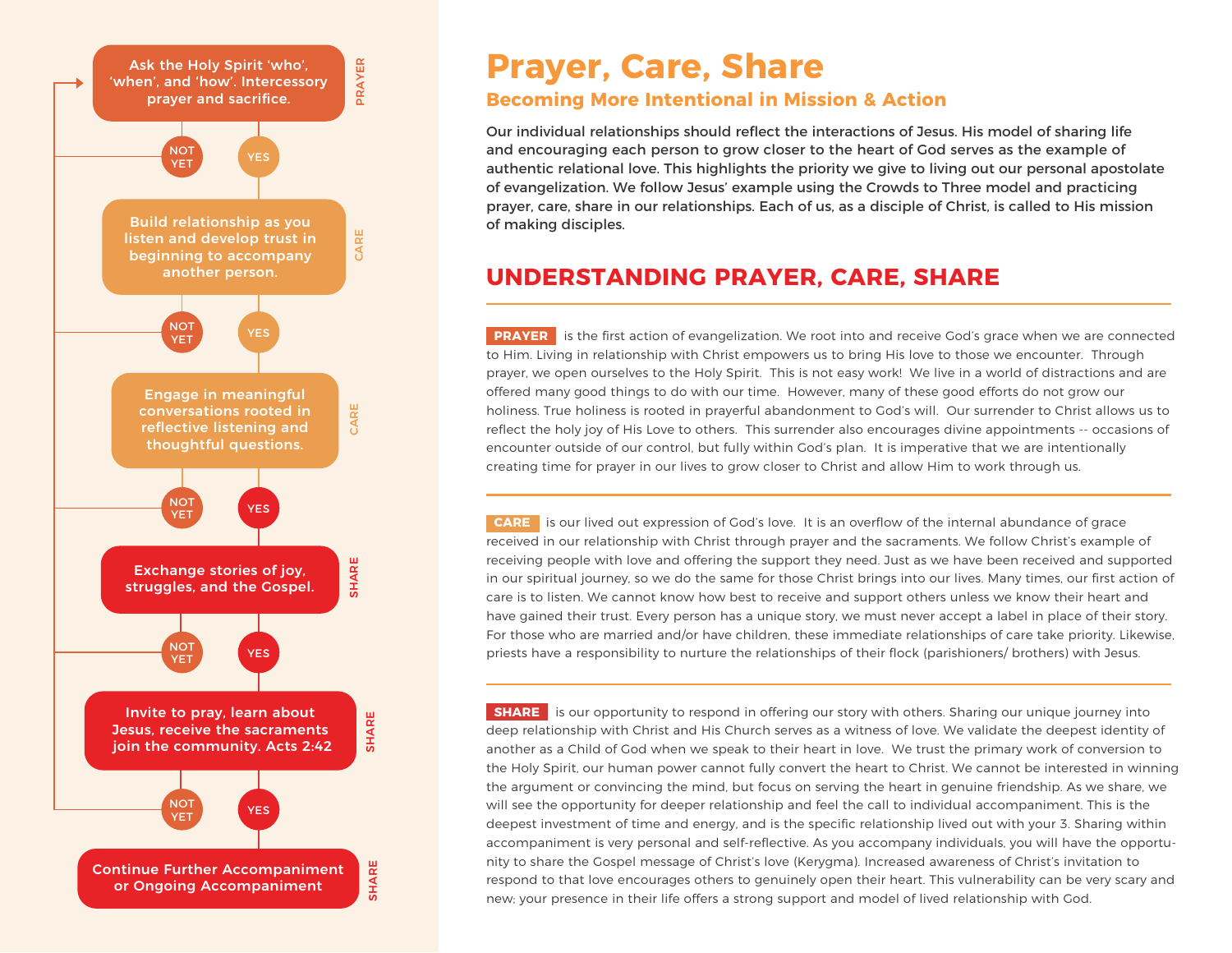#### **Evangelization**

Fulfilling the Great Commission by living out the Great Commandment

**Jesus has called each one of us to fulfill His mission to share the Gospel. On the road to Emmaus, He gave a clear direction to his followers:**

"Go, therefore, and make disciples of all nations, baptizing them in the name of the Father, and of the Son, and of the Holy Spirit, teaching them to observe all that I have commanded you. And behold, I am with you always, until the end of the age." (The Great Commission in Matthew 28:19-20)

Each one of us is given the confidence of His Presence in our mission. We connect to Him through prayer and the Sacraments. As our relationship with Jesus is strengthened, we experience His Grace and are enflamed with His Spirit. His Love fills our lives and this love is transmitted as we touch the lives of others:

"Teacher, which commandment in the law is the greatest? He said to him, 'You shall love the Lord, your God, with all your heart, with all your soul, and with all your mind. This is the greatest and the first commandment. The second is like it: You shall love your neighbor as yourself. The whole law and the prophets depend on these two commandments." (The Great Commandment Matthew 22:36-40).

**We fulfill the Great Commission by living out the Great Commandment.**

# **Creating Your Evangelization Plan**

Jesus modeled that most of our time and energy in evangelization will be spent with your three, rather than the 12, 72, and crowds. However, He did also model the importance of spending some time and energy witnessing to larger groups. This witness can be simply living as a Catholic Christian. This unique way of living includes a life of prayer, genuinely caring for others and sharing the Gospel message in word and deed.

Praying for our communities and caring for their members builds trusting relationships. Sharing stories and time together builds community and creates conversation-rich environments. Listening allows us to truly understand the joy and pain of others. Authentic listening is a tremendous example of intentional care. Caring in this way open(s) hearts and minds in our home, parish and community.

Using the Prayer, Care, Share model, create your personal evangelization plan. Prayerfully consider what God is calling you towards at this time in your life. Reflect on the individual relationships you have with others in your family and community. Prayer, Care, Share serves to strengthen all of your relationships -- both inside and outside of your home. However, the Crowds to 3 framework applies to those outside of your immediate family. Your vocation requires you to prioritize prayer, care, share in your home above those within your extended community.

Make note of your plan below. Specifically outline your call to pray, care and share with your extended community as they fall into the following four distinct groups. Remember, most of your time and energy (outside of your immediate family) should be given to your 3. If your three are clearly identified, write their names below with details on how you will pray, care and share with each. If you are uncertain of these 3, include your desire to know them in your personal prayer and trust that God will reveal them to you!